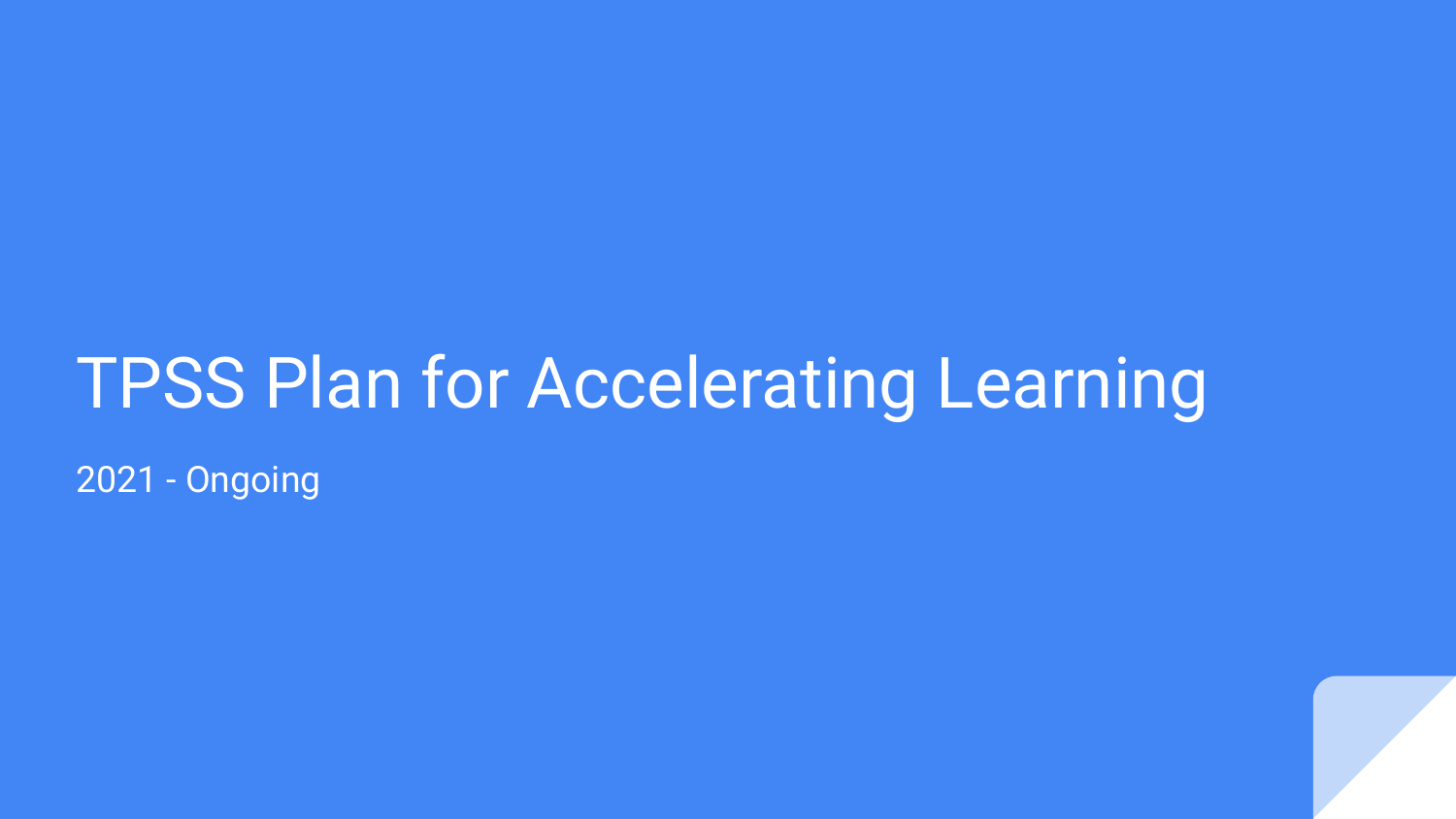### Best Practices:

- **All students receive grade-level Tier I instruction**
	- Tier 1 instruction remains the bedrock of recovery and academic "catch up"
- **Address gaps in prior learning, pre-teach and reteach.** For all students to achieve mastery of a subject some will need a combination of core instruction and extra time to learn.
- **Monitor implementation, assess student gains in 3 week intervals, and revise plans as needed.**

Assess impact quickly and often.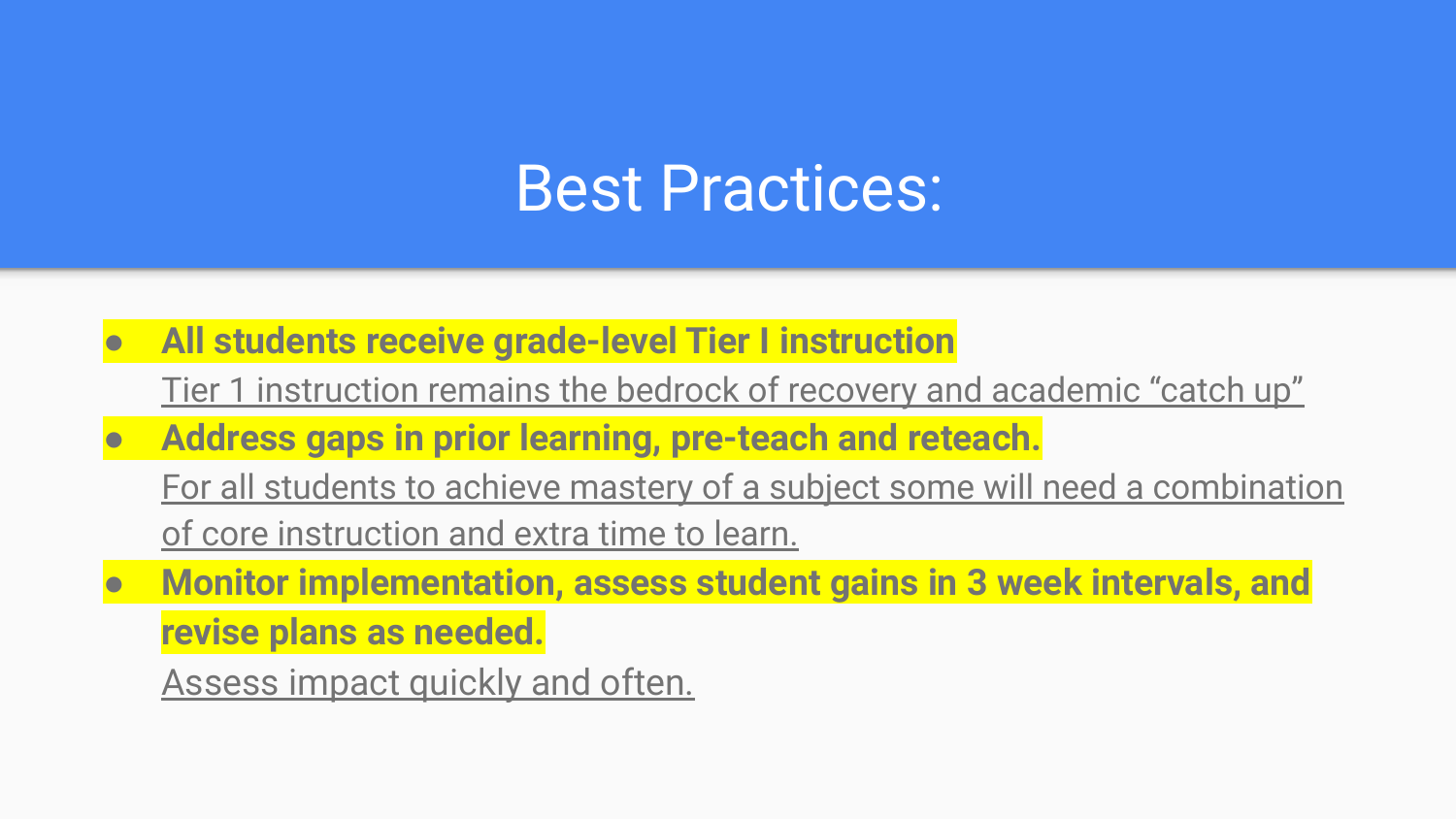

#### **Our Tier I curriculum by grade level:**

- **K-2 CKLA/Wit & Wisdom**
- **3-12 LDOE Guidebooks**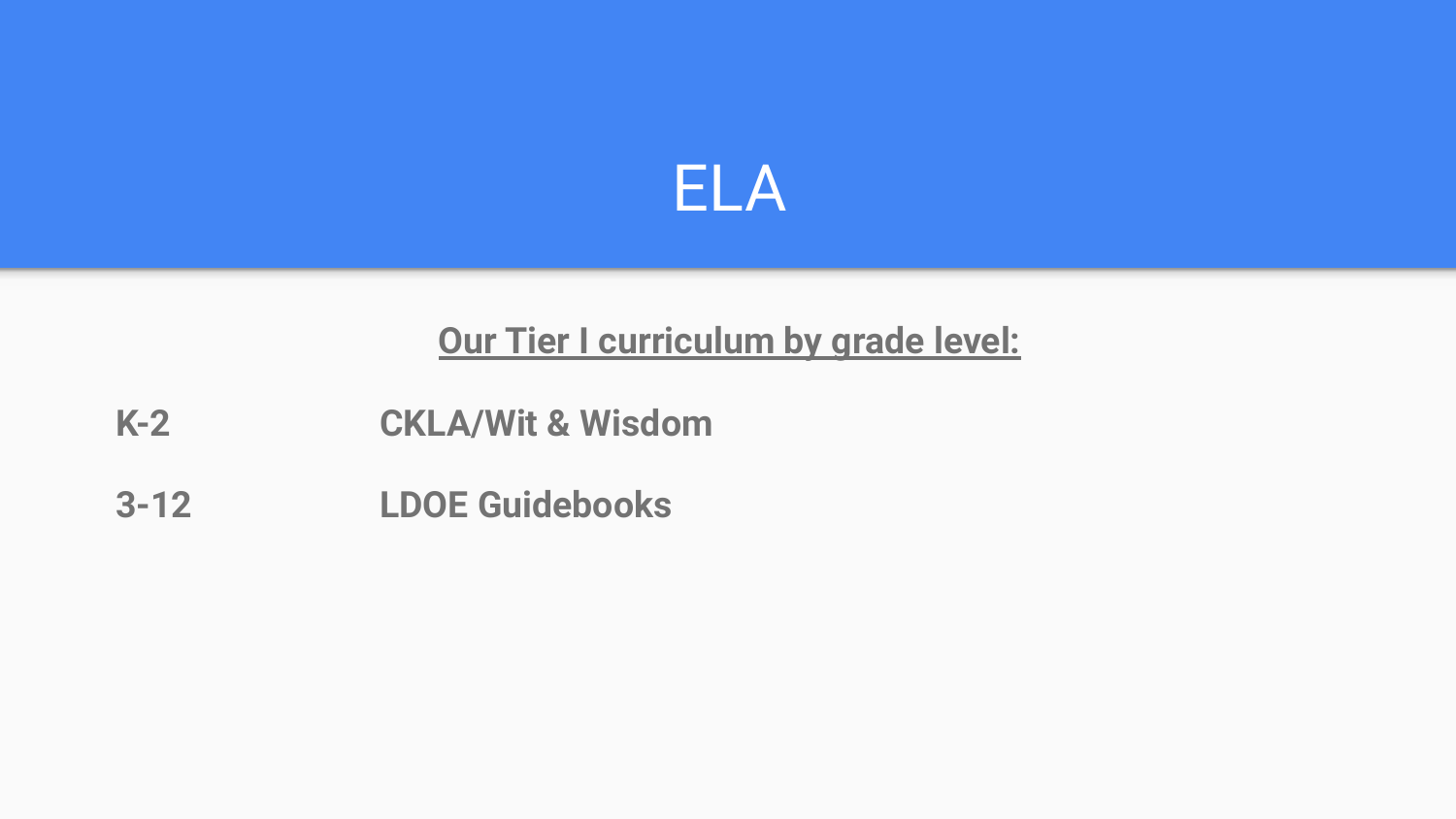### Screeners & Monitoring

K-2 & Beginning of the year for 3rd graders

- We have a Comprehensive Literacy Plan to address the critical goal of all students achieving mastery on their 3rd grade LEAP 2025 assessments.
- We use CKLA and Wit & Wisdom beginning of the year data, as well as, Dibels as our screeners at the beginning of the year to determine each student's strengths and needs around reading.
- mCLASS is utilized to support each student's identified needs. Every 10 lessons students are assessed in the system to determine when to progress to the next part of the learning plan.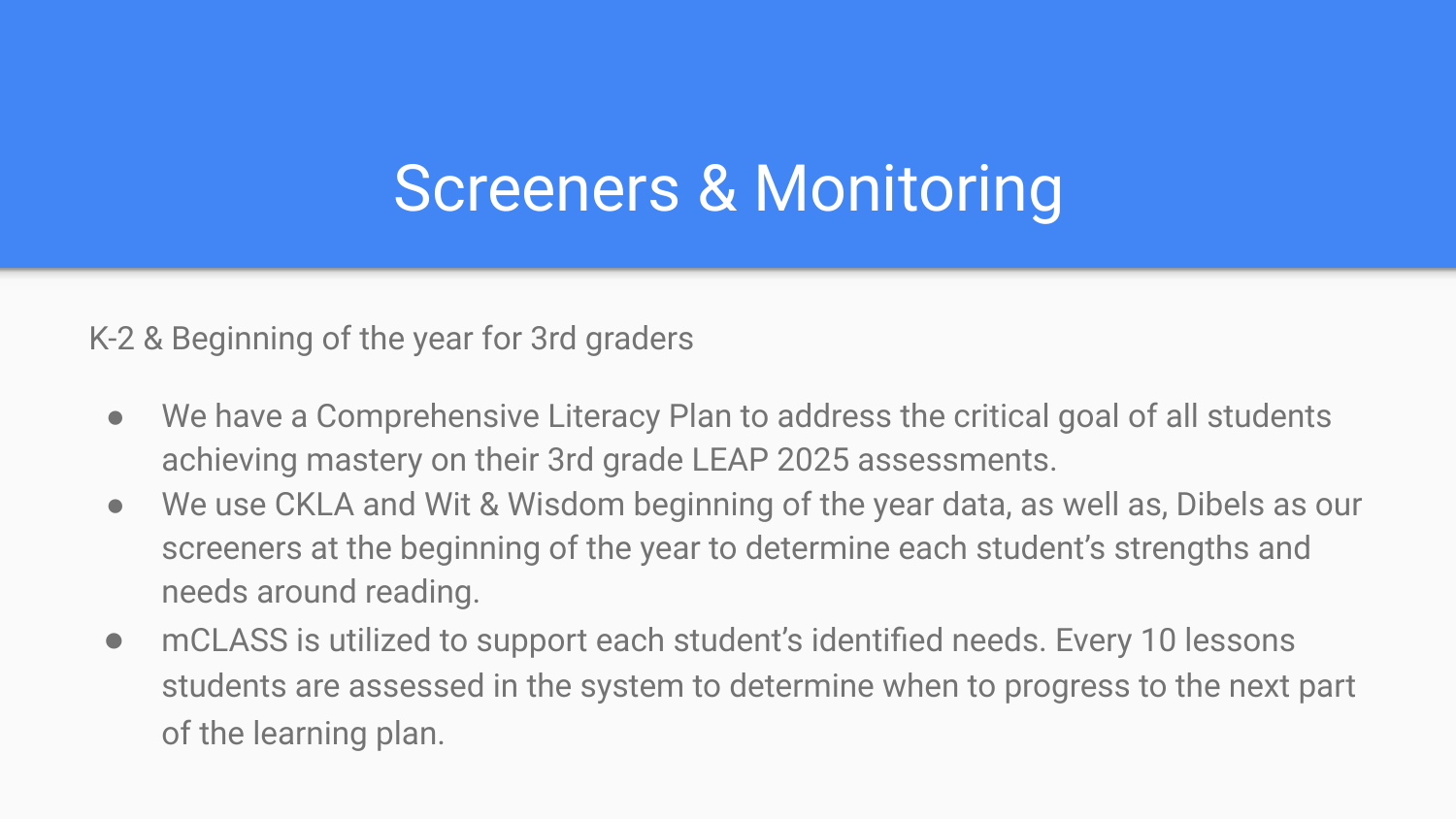# Interventions/Acceleration

| <b>Grade Level</b> | Intervention                                           | <b>Next Steps</b>                                                                                                                                                                  |
|--------------------|--------------------------------------------------------|------------------------------------------------------------------------------------------------------------------------------------------------------------------------------------|
| $K-2(3)$           | mCLASS                                                 | Regularly analyze progress<br>monitoring data to access student<br>growth                                                                                                          |
|                    |                                                        | On-grade level or beyond students<br>use the extra time to accelerate to<br>more advanced texts through<br>independent reading.                                                    |
| $3 - 12$           | Diverse Learners Guide &<br><b>Accelerate Strategy</b> | Differentiate instruction with Tier I<br>content and use extra time to<br>Pre-teach and have real time<br>tutoring using the Diverse Learners<br>supports embedded in the lessons. |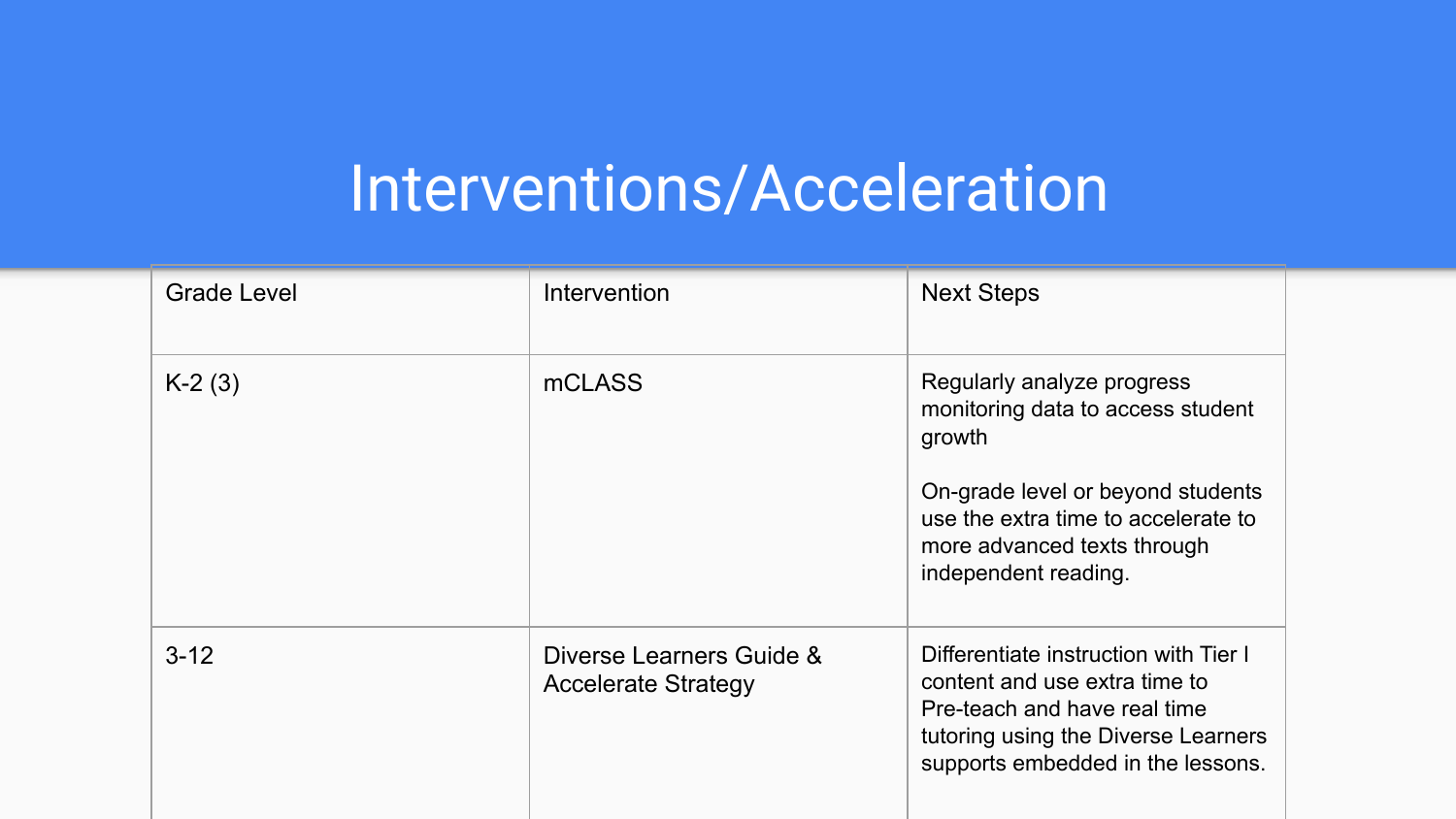### Math

#### PreK - 10th Eureka

#### 11th - 12th Dual Enrollment/AP/Honors or CTE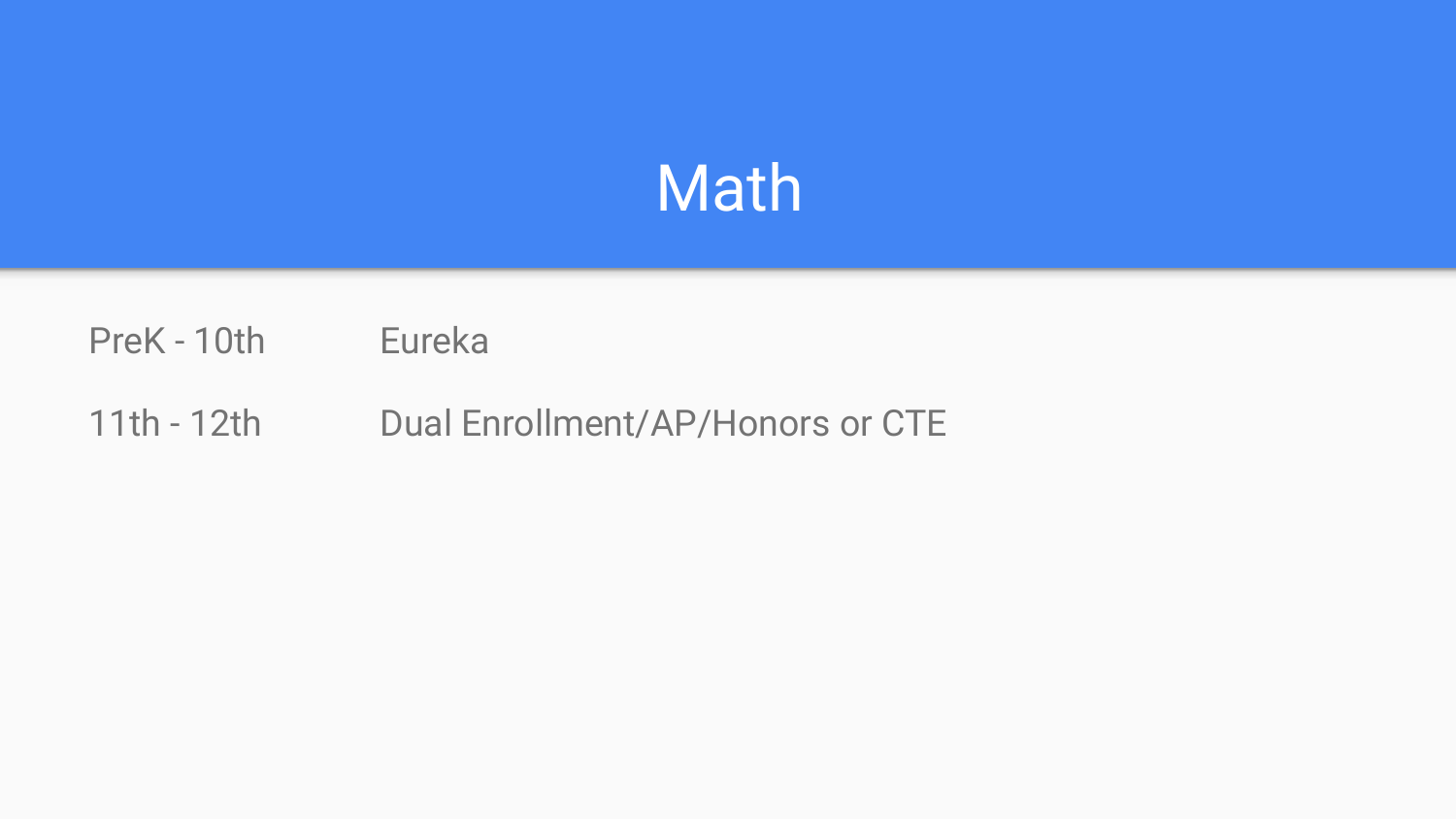### Screeners/Monitoring

- Equip is utilized to determine skills within the current module that a student may struggle with and provides individualized and specific lessons for teachers to use to pre teach and accelerate learning in real time during intervention time.
- Leap 360 interims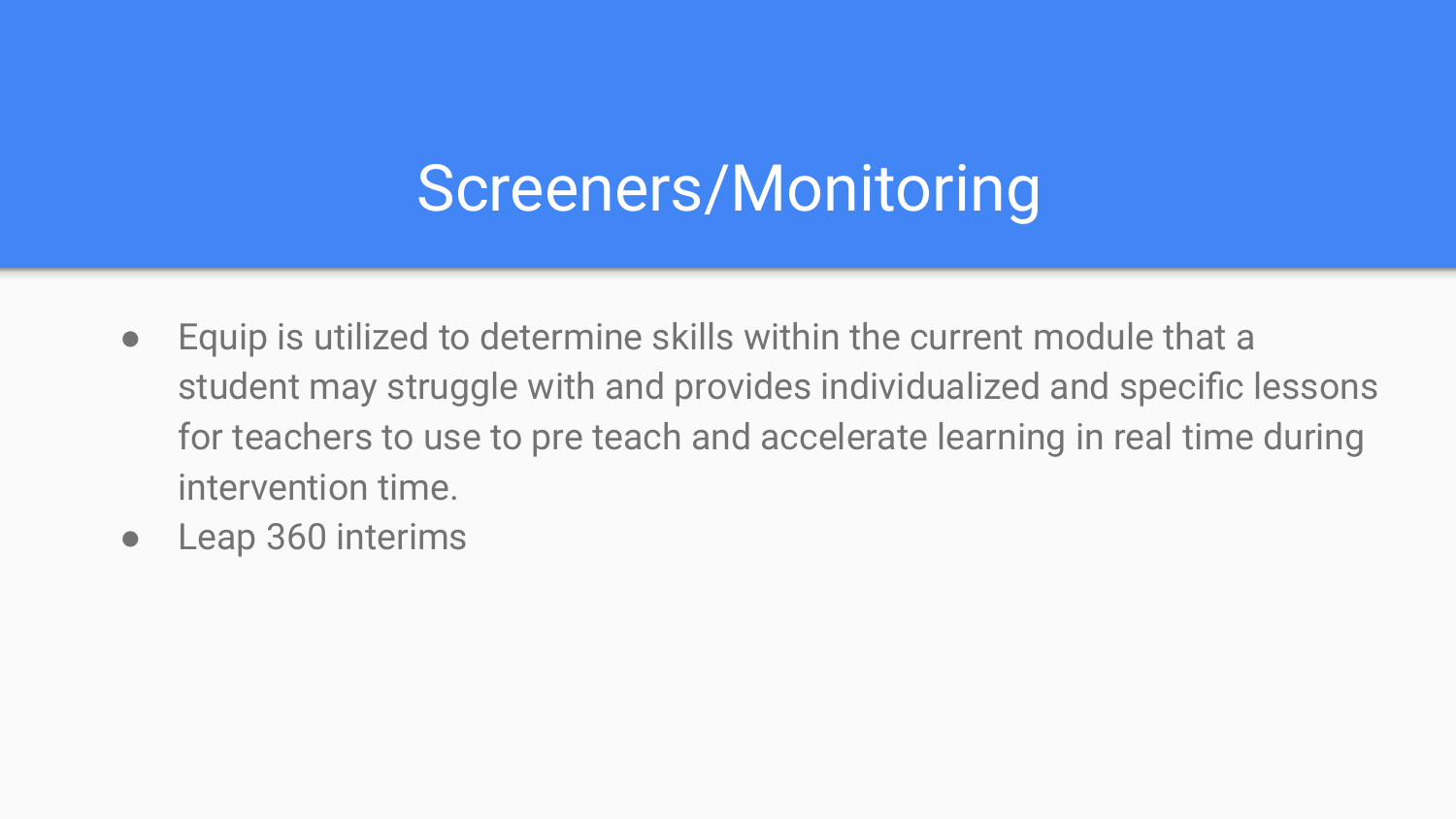# Interventions/Acceleration

| <b>Grade Level</b>                                  | Intervention                      | <b>Next Steps</b>                                                                |
|-----------------------------------------------------|-----------------------------------|----------------------------------------------------------------------------------|
| $K-6$                                               | Equip                             | Used for each module                                                             |
| (Use Accelerate lessons during)<br>designated time) | Zearn                             | Supplemental                                                                     |
|                                                     | <b>Great Minds in Sync Videos</b> | <b>Curriculum Developers</b><br>presenting lesson and available<br>all the time. |
| $7 - 10$                                            | Equip                             | Used for each module                                                             |
| (Use Accelerate lessons during)<br>designated time) | <b>Great Minds in Sync Videos</b> | <b>Curriculum Developers</b><br>presenting lesson and available<br>all the time. |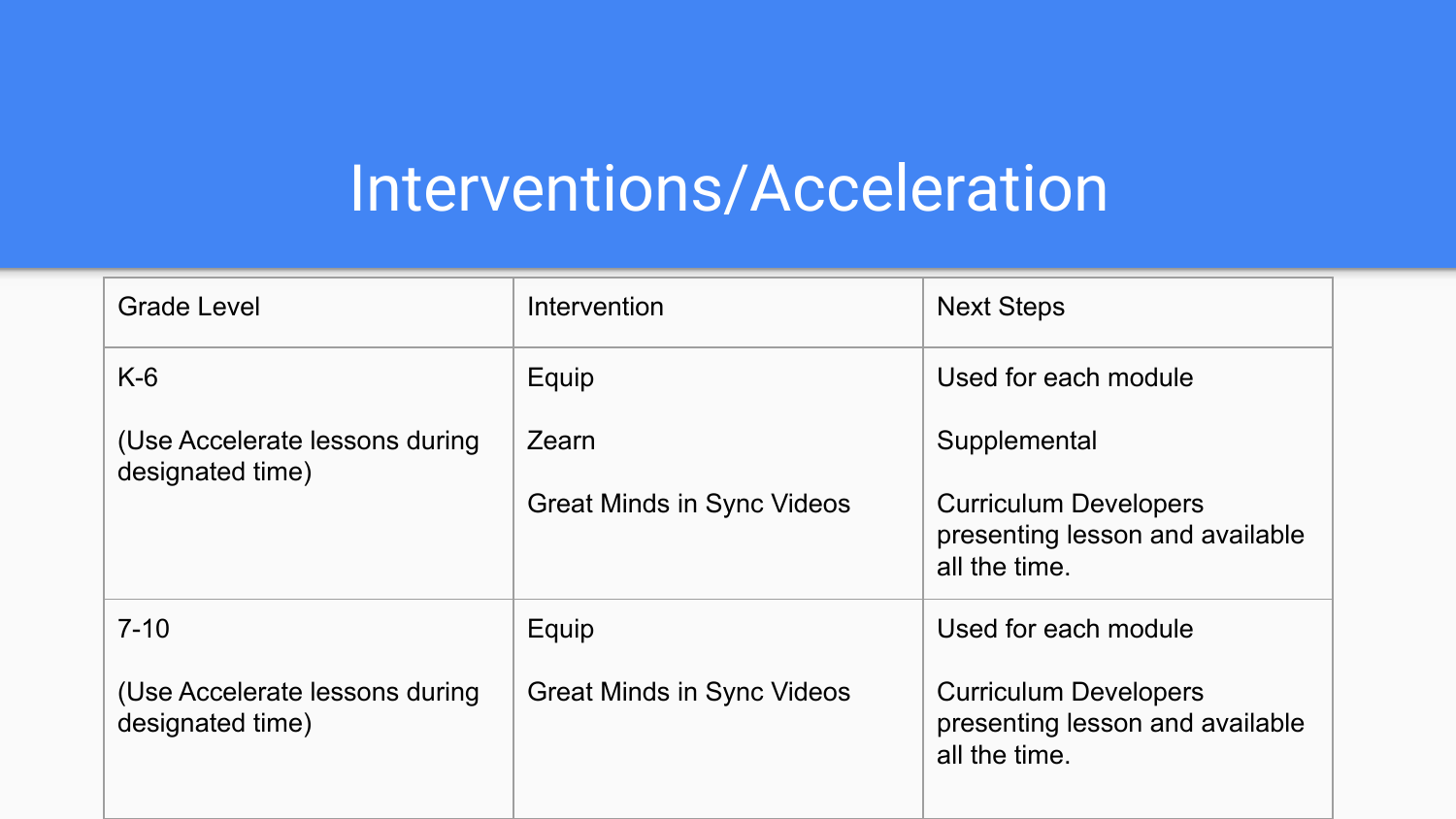### 2nd semester remediation

- Imagine Learning is being utilized in the spring in order for students to receive additional help and provide additional data for school performance committee members to consider during promotion/retention meetings.
- REAL Tutoring is an option for 3rd graders who are struggling and would like additional virtual tutoring sessions. Eligible students received a flyer from their school.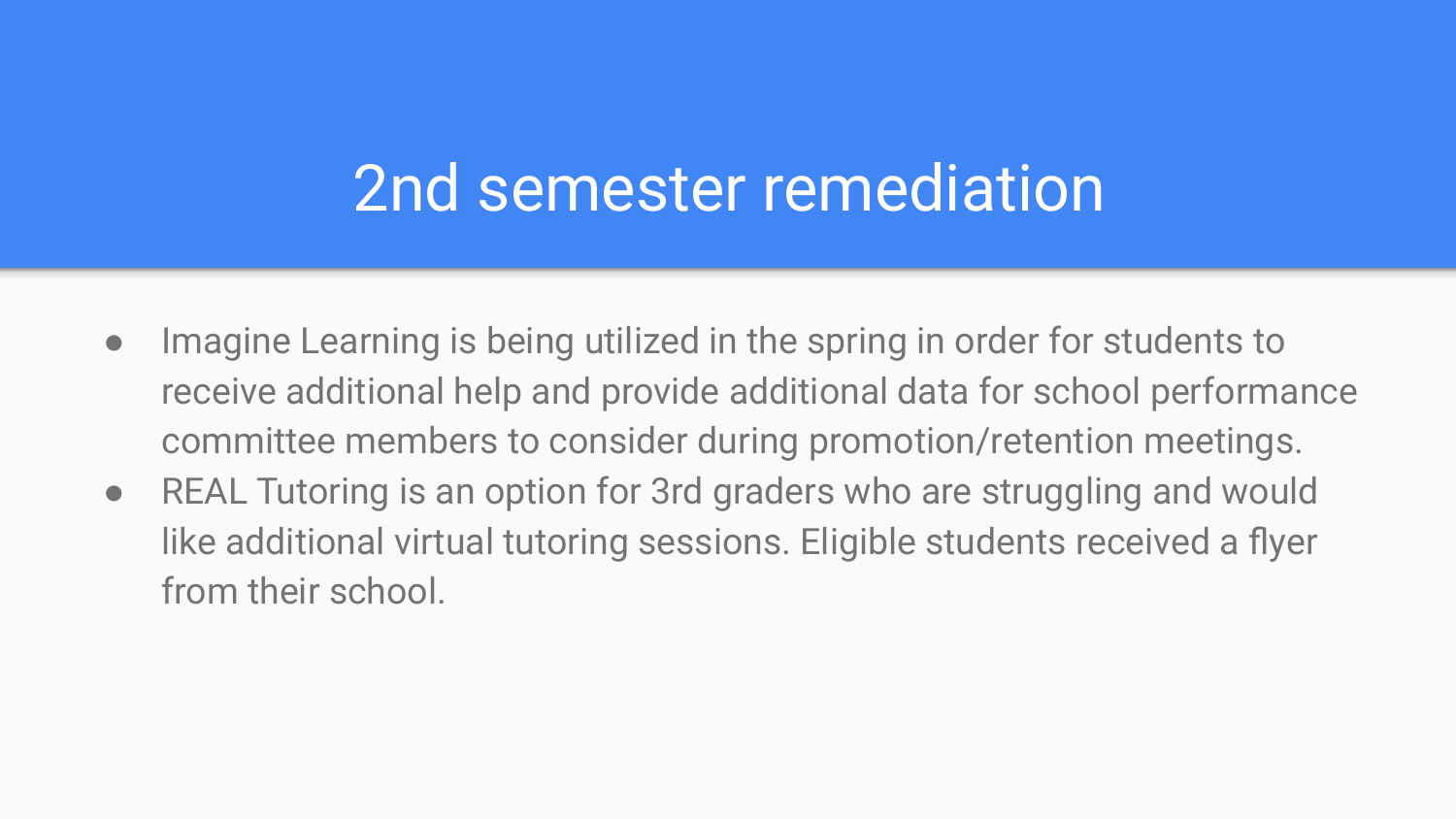## Summer Support

- Summer Camps will be utilized throughout the district the combine acceleration and enrichment opportunities for our 2-8 grade students.
- Our summer instructors will utilize Accelerate lessons provided by LDOE to assist with pre teaching rather than remediation that will follow our summer curriculum. Each student will be exposed to ELA and/or Math along with an enrichment or multiple enrichments from the areas of art, music, theatre, and STEM.